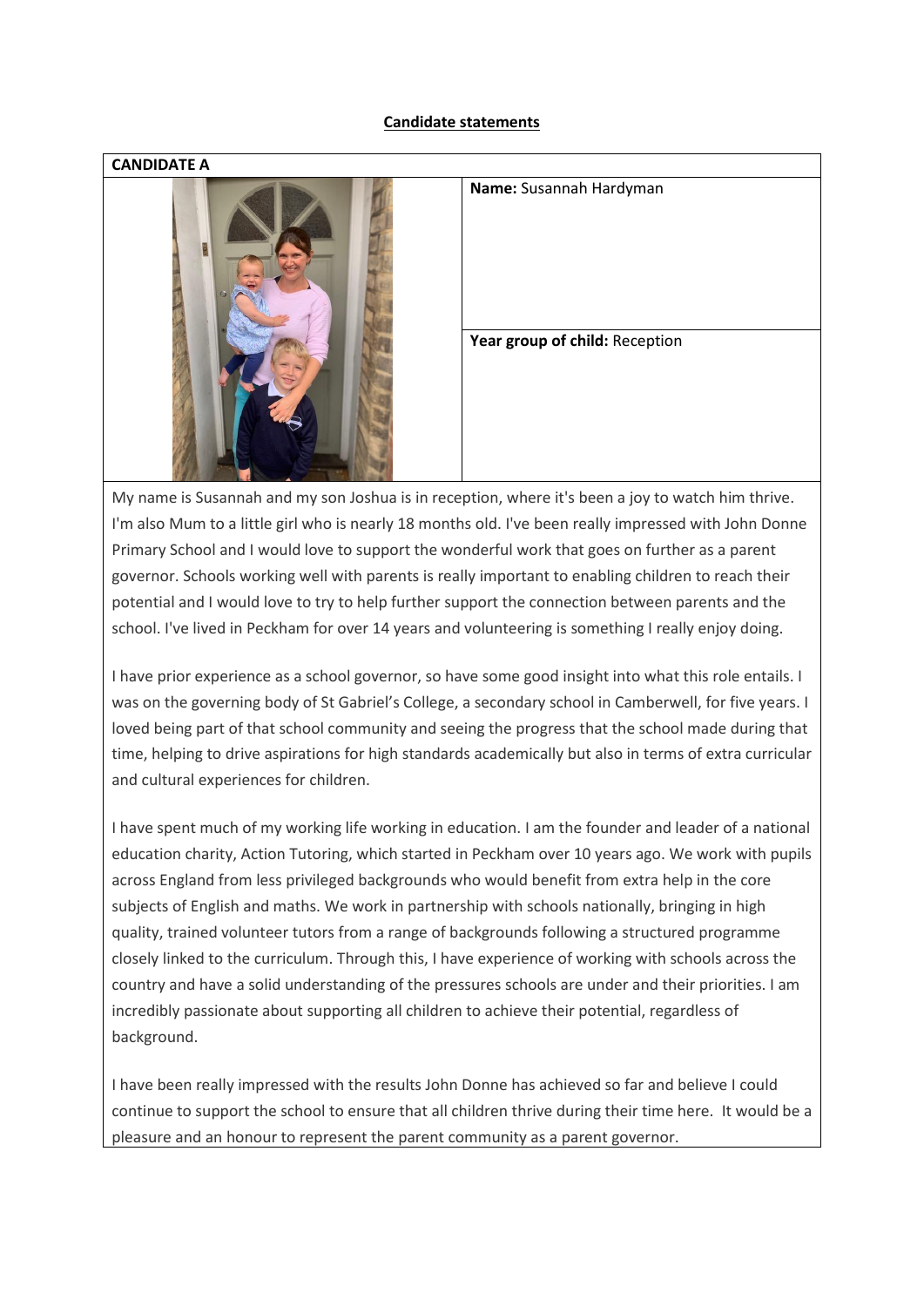

**CANDIDATE C Name:** Laura Rotimi **Year groups of children:** Year 2, Year 4 and Year 5

As a mother of 3 who attend John Donne Primary School, I understand and can relate to parents having queries and concerns. I relate exceptionally well with many parents and also some of the children within the school.

As a parent willing to become parent governor, I'm ready to support both our parents and community concerning the wellbeing of the children and parents in John Donne.

I already show interest within the school as was apart of the FOJD and also had assistant treasurer positions within the school. I'm here to support and contribute to the community. I'm willing to listen and participate where necessary, I'm confident and encouraging, and I'm ready to make a positive change within John Donne Primary School.